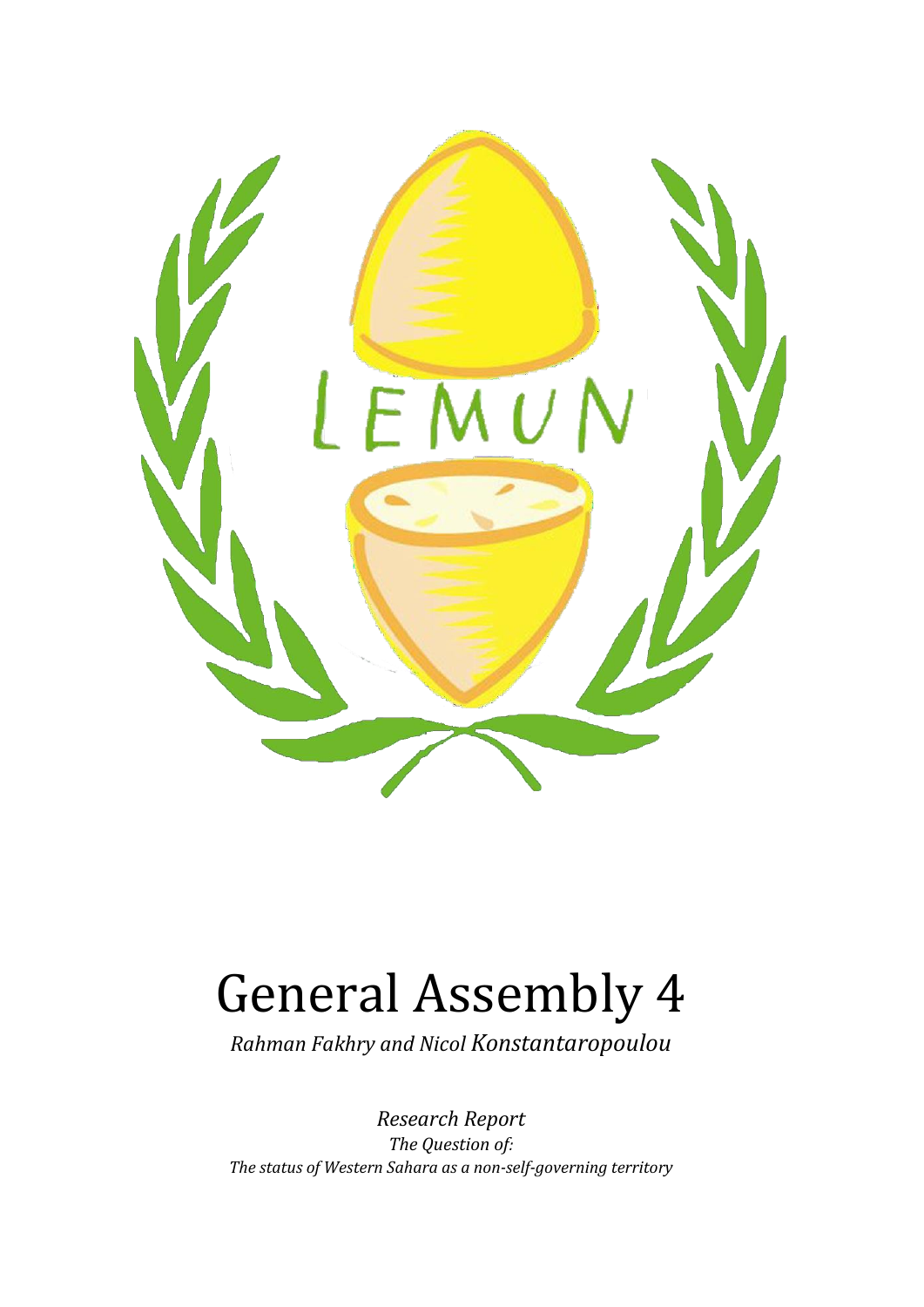

## Introduction

Western Sahara is a sparsely-populated area of mostly desert situated on the northwest coast of Africa. It is composed of the geographic regions of [Río de Oro](https://www.britannica.com/place/Rio-de-Oro) ("River of Gold"). It used to be a former Spanish colony, but in 1976 when the Spanish troops left the territory, instead of gaining independence Western Sahara was annexed by Morocco.

Morocco's invasion forced thousands of refugees into the Algerian desert. Since then Western Sahara has been the subject of a long-running territorial dispute. According to the EU Foreign Policy Chief, Federica Mogherini, "Western Sahara status remains that of a non-self-governing territory.



According to the United Nation's documents Western Sahara has been on the United Nations list of Non-Self Governing Territories since 1963. Morocco claims Western Sahara on the grounds that a few Sahrawi tribes once pledged their allegiance to the Sultan of Morocco. Although the ICJ recognizes legal ties between Morocco and some Sahrawi tribes they concluded that there was no tie of territorial sovereignty between Western Sahara and Morocco and that the people of Western Sahara have the right to self-determination.

## The Committee

The General Assembly 4 (GA4) is one of the three GAs of LEMUN 2018. General Assembly 4's issues mainly revolve around special political situations as well as decolonization. This implies, for instance, issues about territory.

The GA4 is a "normal" committee. This means that all delegates will have to prepare resolutions, which we will entertain as a whole at once. In order to put your own resolution on the agenda, you have to reach the number of eight co-submitters, who also want it to be talked about, but are not necessarily in favor of it. These will all have to sign a form, which can be handed in at the chair's desk. If the chairs have received this form, they will send the resolution to the Approval Panel, and if it approves the resolution is likely to be debated upon if time allows us.

In general, the General Assembly's member states have equal representation: every single nation has one vote. Matters are decided by a simple majority. Functions and powers of the General Assembly include:

- To discuss any question relating to international peace and security
- To make recommendations for the peaceful settlement of any situation which might harm the friendly relations among nations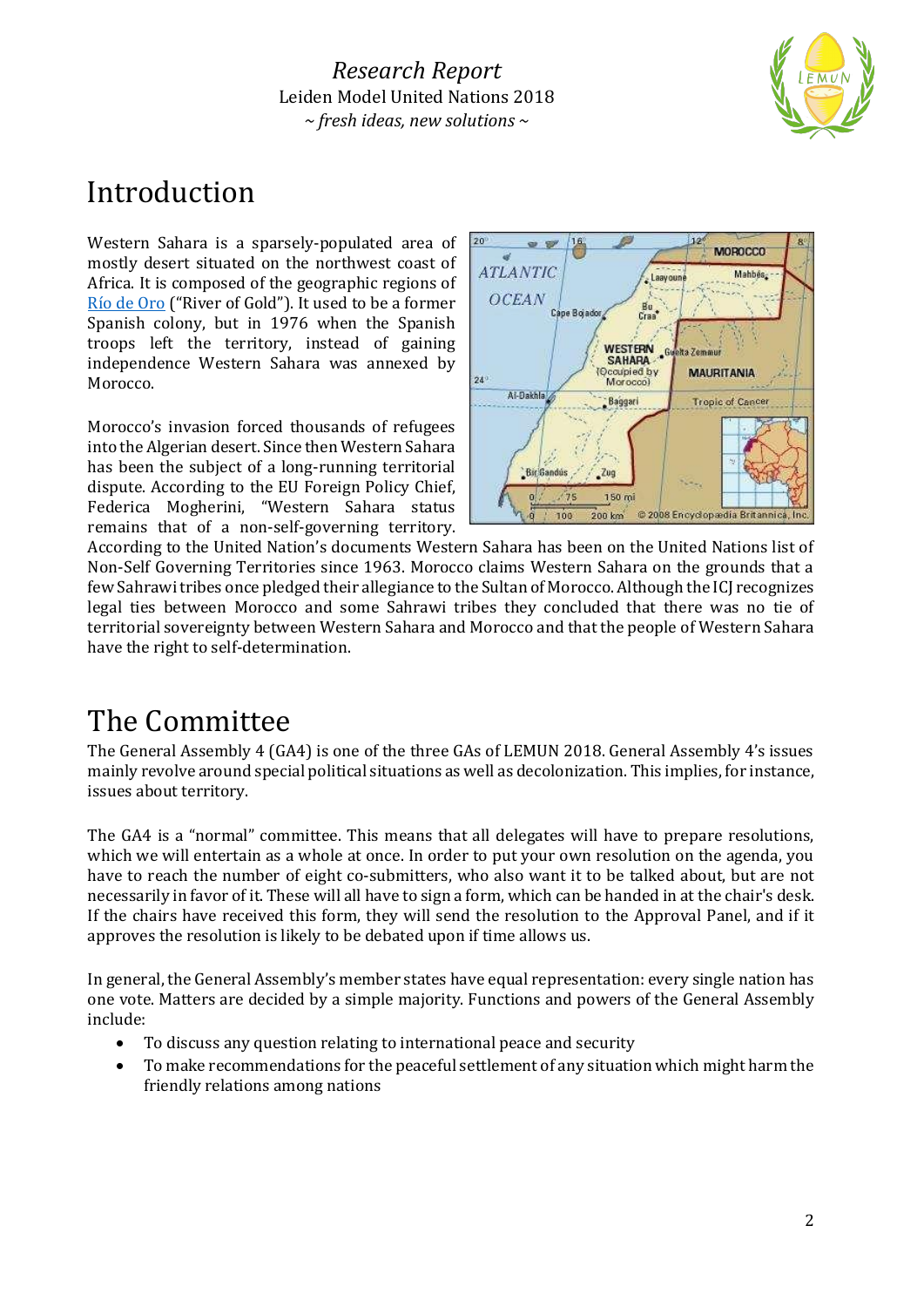

• To request studies and make recommendations to promote international cooperation, the development of international law, the protection of human rights, and international collaboration on economic, social, cultural, educational and health issues

A peculiarity that is special for all General Assemblies is our participation in the Plenary Session. This is a session on the last day of the conference where all General Assemblies will assemble in the main hall to discuss one resolution from each General Assembly. We ourselves will also be agreeing upon one passed resolution in General Assembly 4 to have discussed at this Plenary Session. Amendments are not anymore permitted though, but one can speak in favor of or against the resolution as a whole, and the main submitter gets the floor with the starting and ending of the debate.

## Key Terms

#### **Polisario Front**

A politico-military organization striving to end Moroccan control of the former Spanish territory of Western Sahara and win independence for that region

#### **Saharan Arab Democratic Republic (SADR)**

A self-declared state claiming authority over the disputed territory of Western Sahara, which is presently occupied by Morocco, declared by the Polisario Front (one day after Spanish withdrawal in 1976)

#### **Green March**

King Hassan, after a UN mission had reported that the majority of Sharans wanted independence and had recommended self-determination for the region, he responded with the "**Green March**" in which approximately 200.000 volunteers were sent unarmed across the border to claim Spanish Sahara

#### **Madrid Accords**

A treaty between Spain, Morocco and Mauritania aiming to end the Spanish presence in the territory of the Spanish Sahara

#### **Referendum**

A vote in which all people in a country or an area are asked to give their opinion about or decide an important political or social question

#### **Sovereignty**

The power of a country to control its own government, and to make its own decisions, without any interference from outside sources or bodies.

#### **Exile**

The condition of someone being sent or kept away from their own country, village, etc., especially for political reasons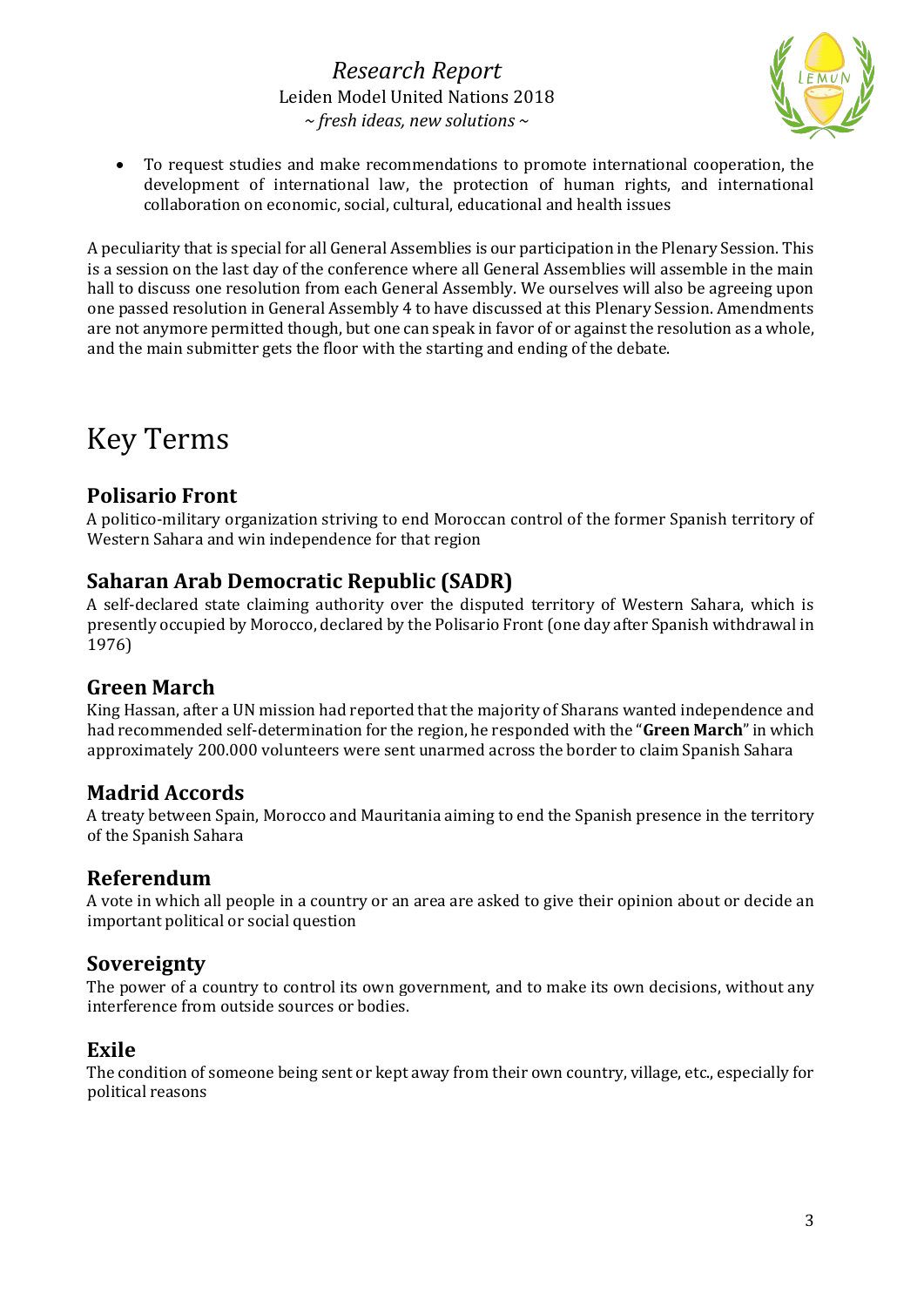

## General Overview

#### **What is happening today**

Western Sahara is claimed by two different parties. On the one hand, it is claimed by Morocco, as an integral part of its country-the Southern Provinces. On the other hand, Western Sahara is claimed by the Polisario Front, a rebel national liberation movement, fighting for the independence of Western Sahara, as the Sahrawi Arab Democratic Republic. About 85% of the region of Western Sahara is controlled and administered by Morocco, including all of the coastline and natural resources in the area. The rest of the area is controlled by the Polisario Front exiled in Algeria. Morocco built walls through Western Sahara to split the Morrocan controlled area, from the so-called "Free-Zone", or "Liberated Territories" controlled by the Polisario Front and in order to stop Polisario fighters coming into the country.

#### **The history of the dispute**

#### *Before the colonization*

Western Sahara's modern history is connected to some nomadic groups, including the Sahara group and the introduction of [Islam](https://en.wikipedia.org/wiki/Islam). Islam arrived in the 8th century AD between the Berber<sup>\*</sup> population who inhabited the western part of the Sahara.

Later on, in the time of the [Almoravids,](https://en.wikipedia.org/wiki/Almoravids) also known as *[mujahideen](https://en.wikipedia.org/wiki/Mujahideen)* began to form tribes based on their specific occupations. This development was accelerated by the arrival of [Maqil](https://en.wikipedia.org/wiki/Maqil) Arab tribes. In the 13th and 14th century, these tribes migrated westwards along the Sahara's northern border to settle in the [Fezzan](https://en.wikipedia.org/wiki/Fezzan) [\(Libya\)](https://en.wikipedia.org/wiki/Libya), [Ifriqiya](https://en.wikipedia.org/wiki/Ifriqiya) [\(Tunisia\)](https://en.wikipedia.org/wiki/Tunisia), [Tlemcen](https://en.wikipedia.org/wiki/Tlemcen)[\(Algeria\)](https://en.wikipedia.org/wiki/Algeria), [Jebel Saghro](https://en.wikipedia.org/w/index.php?title=Jebel_Saghro&action=edit&redlink=1) [\(Morocco\)](https://en.wikipedia.org/wiki/Morocco), and [Saguia el-](https://en.wikipedia.org/wiki/Saguia_el-Hamra)[Hamra](https://en.wikipedia.org/wiki/Saguia_el-Hamra) [\(Western Sahara\)](https://en.wikipedia.org/wiki/Western_Sahara).

After the fall of the **[Almoravid](https://en.wikipedia.org/wiki/Almoravid) empire in 1147**, the new empires [\(Almohads,](https://en.wikipedia.org/wiki/Almohads) [Merinids,](https://en.wikipedia.org/wiki/Merinids) and [Wattasids\)](https://en.wikipedia.org/wiki/Wattasids) retained sovereignty over the western part

*\*Berbers or Amazighs are an ethnic group indigenous to [North Africa,](https://en.wikipedia.org/wiki/North_Africa) primarily inhabiting [Algeria,](https://en.wikipedia.org/wiki/Algeria)  northern [Mali,](https://en.wikipedia.org/wiki/Mali) [Mauritania,](https://en.wikipedia.org/wiki/Mauritania) [Morocco,](https://en.wikipedia.org/wiki/Morocco) northern [Niger,](https://en.wikipedia.org/wiki/Niger) [Tunisia,](https://en.wikipedia.org/wiki/Tunisia) [Libya,](https://en.wikipedia.org/wiki/Libya) and a part of western [Egypt.](https://en.wikipedia.org/wiki/Egypt)* of the Sahara but the effectiveness of it depended largely on the sultan that ruled. Western Sahara's history continues with the Moroccan dynasty (the [Alaouite Dyna0sty\)](https://en.wikipedia.org/wiki/Alaouite_Dynasty) which came to power in 1659 and appears to have continued exercise of sovereignty over modern Western Sahara.

#### *After the colonization*

Later on, during the 19<sup>th</sup> century, the Western European powers began to colonize the African continent and the colonization of Africa was regulated. While the major colonizers were England and France, Western Sahara was given to Spain, which was known as Spanish Sahara.

Fast forward to 1945 and the end of the World War II, as well as the creation of the United Nations, by the victors of the war. The UN was set up to maintain international peace and promote the human race. Of course, colonization is contradictory to this, which is why the UN is fundamentally against colonialism.

Throughout the 1960's, the UN made an effort to decolonize the African continent by adopting the Declaration on the Granting of Independence to Colonial Countries and Peoples, which recognized that "All peoples have the right to self-determination…" and urged colonial powers to transfer power to the natives of their colonies. By 1980, the entire African continent had been decolonized, except for Western Sahara.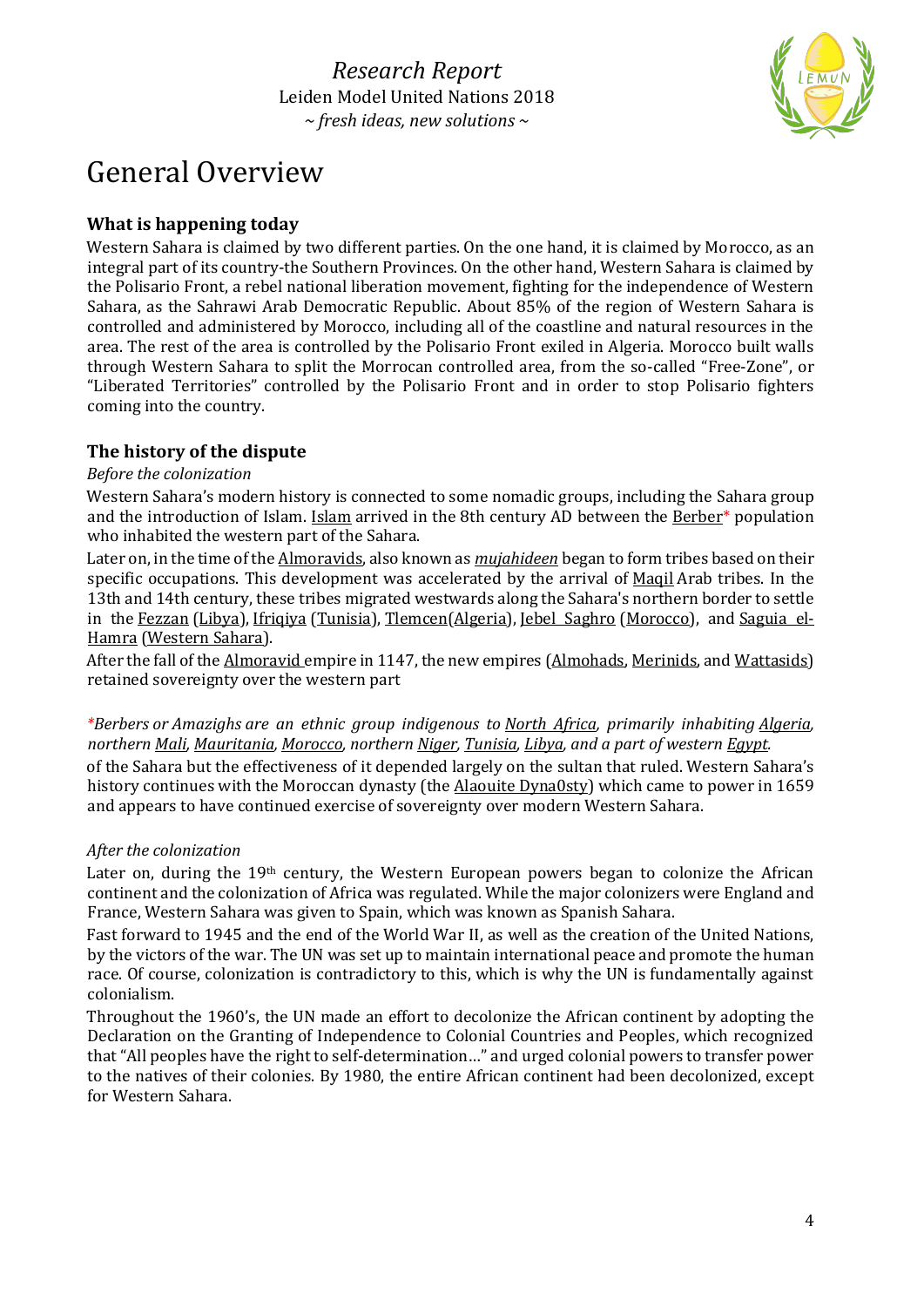

#### *The conflict begins*

But going back to 1956, immediately after gaining its own independence, we see that Morocco claimed that Spanish Sahara was part of the pre-colonial Morocco and they were the rightful owners of the land. Just one year later, Mauritania made similar claims and believed that Spanish Sahara was theirs. In 1973, the Polisario Front was established to end the Spanish colonial rule in Western Sahara and to fight for the independence of the indigenous Sahrawi people. At this point, the region was now claimed by 4 different parties: Spain, Morocco, Mauritania and the Polisario Front. Polisario troops, with backing from Algeria, engaged the Spanish forces in guerrilla warfare. At this point though, Spain was already under heavy pressure from the UN to decolonize Spanish Sahara. So Spain was unwilling to get involved in any war over the land that they were going to have to give up the land anyway. Spain agreed to hold a referendum in order to decide for the solution of the situation in Western Sahara.

The Sahrawi people had to decide between three scenarios: *the Independence as the Sahrawi Arab Democratic Republic (SADR)*, *the Integration with the Kingdom of Morocco, or the Integration with the Islamic Republic of Mauritania.* Morocco requested the referendum to be postponed, calling for a hearing from the International Court of Justice, regarding Moroccan sovereignty over Western Sahara. The referendum was successfully postponed. The UN organized a visiting mission and a day after the mission, the ICJ published its advisory opinion regarding Western Sahara. The Court acknowledged that both Morocco and Mauritania had historical ties to the region, but nothing that would imply any legal sovereignty.

Therefore, the referendum was to go along as planned, but just hours after the Court's opinion was released, Morocco announced and began organizing the Green March. The Green March was a demonstration into Western Sahara of 300.000 Moroccan people, escorted by 20.000 Moroccan troops. This was done with a goal of putting pressure on Spain to transfer sovereignty over to them. The conflict between Morocco and the Polisario Front led to what would become a 16-year long war (Western Sahara War 1975-1991). Under pressure from Morocco, Spain held talks with both Morocco and Mauritania and the three parties signed the Madrid Accords. The Madrid Accords was a temporary tripartite administration in which *"Spain will proceed forthwith to institute a temporary administration in the Territory (of Western Sahara), in which Morocco and Mauritania will participate […]"*. Morocco was to control the northern two-thirds, while Mauritania controlled the southern third. The Madrid Accords, however, was not a transfer sovereignty.

According to Hans Corell, the General Secretary for Legal Affairs and Legal Counsel of the UN, "The Madrid Agreement did not transfer sovereignty over the Territory". He also said that "the transfer of administrative authority over the Territory to Morocco and Mauritania in 1975 did not affect the international status of Western Sahara as a Non-Self-Governing Territory".

The Polisario Front was obviously *not amused* with the Madrid Accords, believing it went against the ICJ hearing, as this did not constitute self-determination of the Sahrawi people. As Morocco and Mauritania moved in to take control of Western Sahara, they were met with heavy resistance from Polisario troops, with significant backing from Algeria. By the  $26<sup>th</sup>$  of February 1976, all Spanish forces had withdrawn from Western Sahara and the Permanent Representative of Spain to the United Nations informed the Secretary-General that "the Spanish Government, as of today, definitely terminates its presence in the Territory of the Sahara and deems it necessary to place the following on record: … (a) Spain considers itself henceforth exempt from any responsibility of an international nature in connection with the administration of the said Territory, in view of the cessation of its participation in the temporary administration established for the Territory …" (A/31/56-S/11997). The very next day, the Polisario Front proclaimed the Sahrawi Arab Democratic Republic, claiming Western Sahara as their land.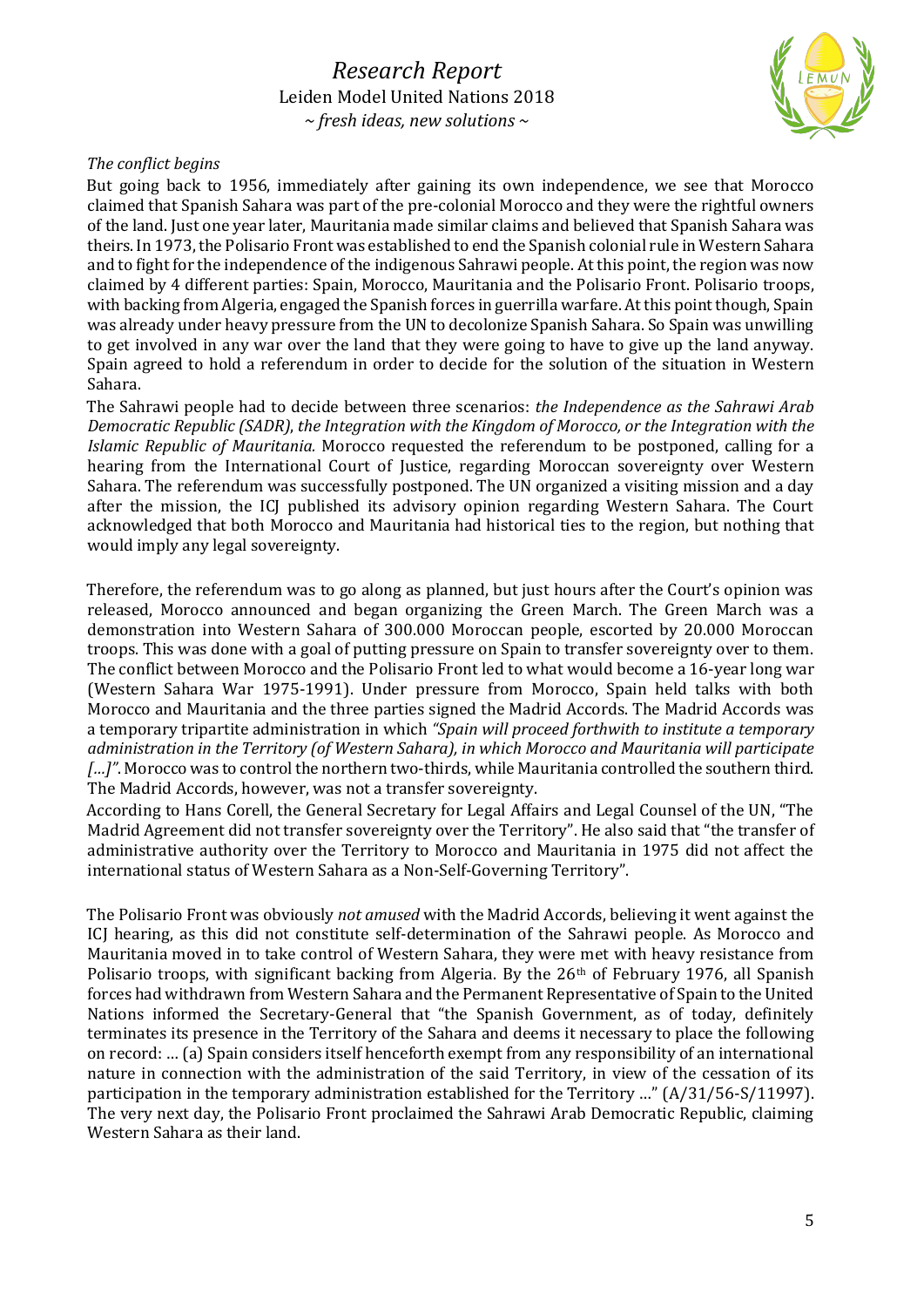In 1979, under the pressure from the Polisario Front, Mauritania abandoned all claims to Western Sahara and the two sides signed a peace treaty. Morocco quickly moved in to claim the land left by Mauritania. In 1982, the Sahrawi Arab Democratic Republic was admitted to the Organization of African Unity (OAU), as the government of Western Sahara. In protest to this, Morocco withdrew its membership, claiming that if SADR is a member then they are out. In 1991, after 16 years the war ended with



a UN-brokered truce and Morocco and the Polisario Front signed a cease-fire agreement. Part of the cease-fire agreement was that a referendum would take place within 6 months, but despite several attempts, this has still yet to happen to this day.

The Sahrawi Arab Democratic Republic (SADR) has been recognized as independent at various points by approximately 80 countries, although beginning in the middle of the '90s, a number of them withdrew or suspended their recognition. The majority of these nations are other African nations. No country or organization has ever officially recognized Moroccan sovereignty over Western Sahara, but many countries support the idea of Sahrawi autonomy under Moroccan sovereignty. Moreover, several states have extended diplomatic relation to the SADR, represented by the Polisario Front. However, there are countries which have been refused entry to Western Sahara from the Moroccan government or the Polisario Front. It is worth mentioning that Morocco used to be a colony of France (1912-1956), and although France seems to be quite discreet, it seems that they are supporting Morocco. For instance, in 2014 France's U.N. envoy denied threatening to use its Security Council veto power to block any proposals to have U.N. peacekeepers in Western Sahara monitor the human rights situation in the disputed North African territory.

Last but not least, there are periodic ethnic tensions between the native Sahrawi population and Moroccan immigrants. Morocco maintains a heavy security presence in the territory and the area is divided into two by a 2.700 km long sand wall surrounded by some 7.000 landmines.

#### *Humanitarian issues*

The conflict in Western Sahara consists a humanitarian crisis, which is partly ignored by some countries, leaving people that used to be citizens of the territory living in refugee camps across the region and in general creating more humanitarian issues. More than 100.000 Sahrawi people fled across the border to Algeria during the war where they have been waiting for 40 years to return to their homeland.

They have lived like refugees for all these years on a food aid program that is supposed to last no

longer than three years and they choose to live like this because if they settle down that would mean that they are no longer refugees and that they've given up. The UN's brokered ceasefire, which was established 23 years ago, promised them a referendum in Western Sahara, but since then there hasn't been any change. Since the start of the military occupation in 1976, many Sahrawi men joined the liberation army and fought against the Moroccan state for several years. In their absence, Sahrawi women were primarily responsible for their household,

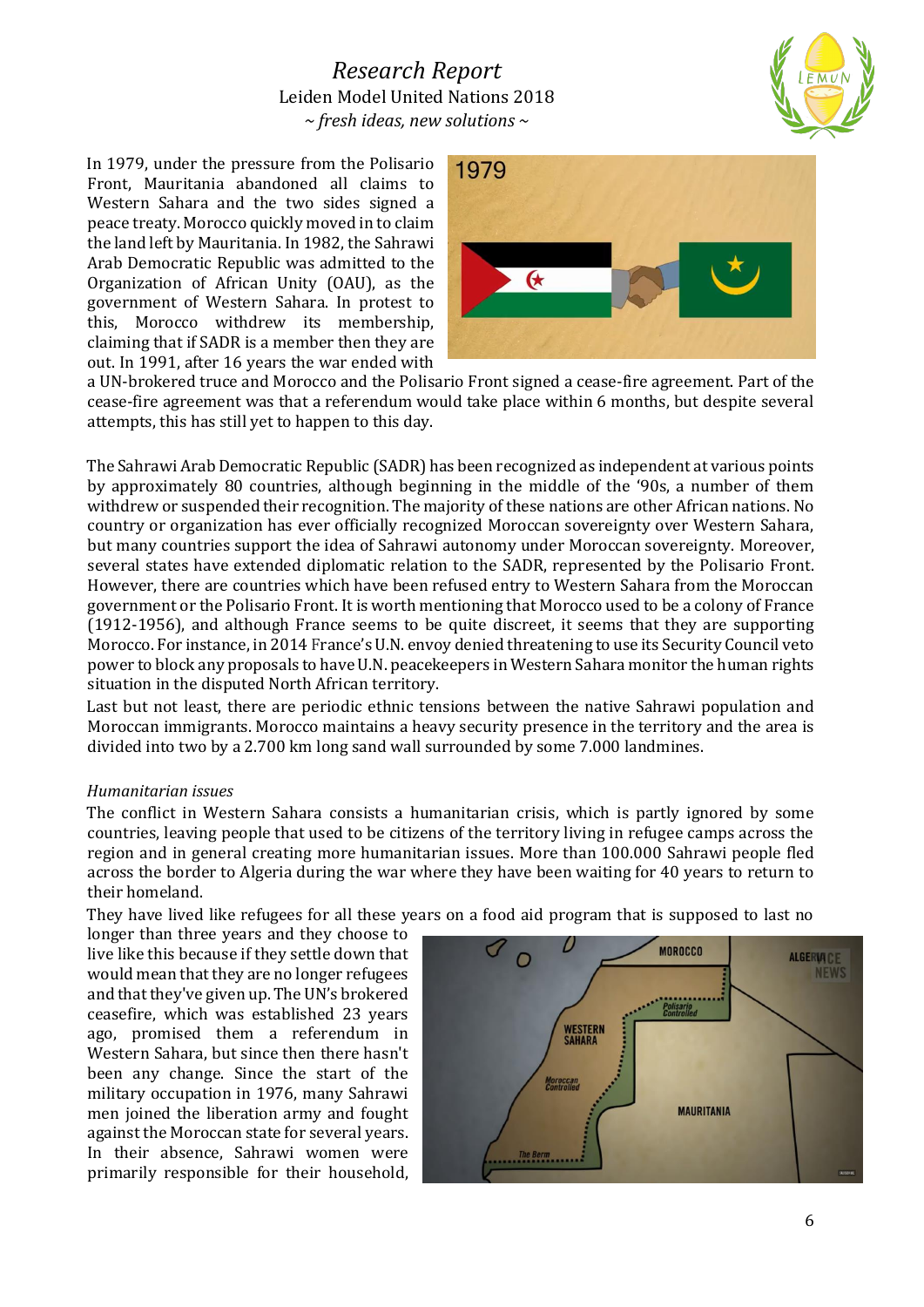

children, and finances. At the same time, many women reported to the Frente Polisario about the internal dynamics of the occupation.

Those who worked as informants for the opposition were arrested and unlawfully imprisoned by the Moroccan state. Many women, forcefully, were unexpectedly separated from their families and children and locked away for up to 11 years. They were tortured, interrogated, and abused all throughout their prison term in secret prisons located throughout the occupied territories and Morocco-proper.

## Major Parties Involved

#### **Spain**

Plays a significant role in the conflict as the whole conflict concerning the "identity" of the territory of Western Sahara started about 2 centuries ago with the colonization of Africa. Later, Spain gets forced by the UN to decolonize the territory and give the chance to Morocco and Mauritania to govern the territory in a collaborative way (even though it never happened) Since they followed the UN instructions (even though a little bit late) their diplomatic relations remain normal.

#### **Morocco**

After gaining their independence, the Moroccan country claimed Western Sahara as part of their territory before the colonization from the European countries. They were against Spain, against Polisario Front, against Mauritania and against whoever claimed Western Sahara as their territory, therefore their diplomatic relations with the stakeholders of the issue are questionable

They wouldn't accept any treaty, agreement, or referendum that could possibly lead to the independence of Western Sahara. In order to achieve the above, they would commit actions such as creating Green March, taking part in the Western Sahara War, postponing all referendums proposing independence using all available excuses

#### **Mauritania**

Even though they entered the conflicted with the courage of claiming part of the territory, their strength didn't last for long and being under pressure especially from Morocco they soon withdrawn their claims. Their diplomatic relations with the countries involved in the issue aren't significantly damaged since they left the situation early enough (exception: Morocco)

#### **Algeria**

They remained to be a strong ally of the Polisario Front, backing them in critical situations. The Polisario Front is exiled in Algeria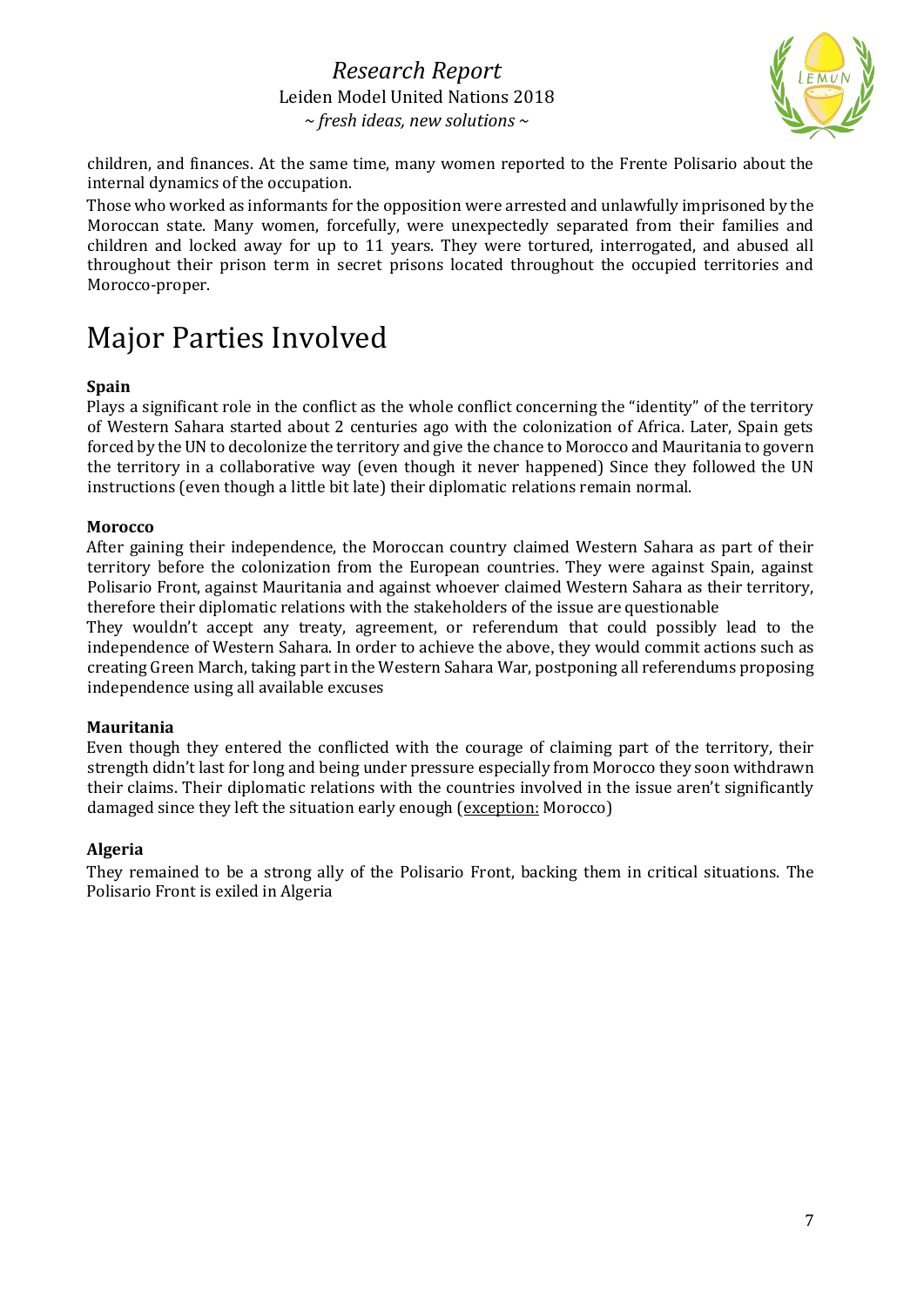



Red: Supports [Morocco'](https://en.wikipedia.org/wiki/Morocco)s territorial claim (including support for [autonomy](https://en.wikipedia.org/wiki/Autonomy) under Moroccan sovereignty)

Green: Maintains diplomatic relations with or recognises the Sahrawi Republic

Light blue: Recognises the [self-determination](https://en.wikipedia.org/wiki/Self-determination) of the Sahrawi people, but does not recognize the SADR nor maintain diplomatic relations with it

Grey: Has not expressed any position or has expressed conflicting opinions

## Timeline of Events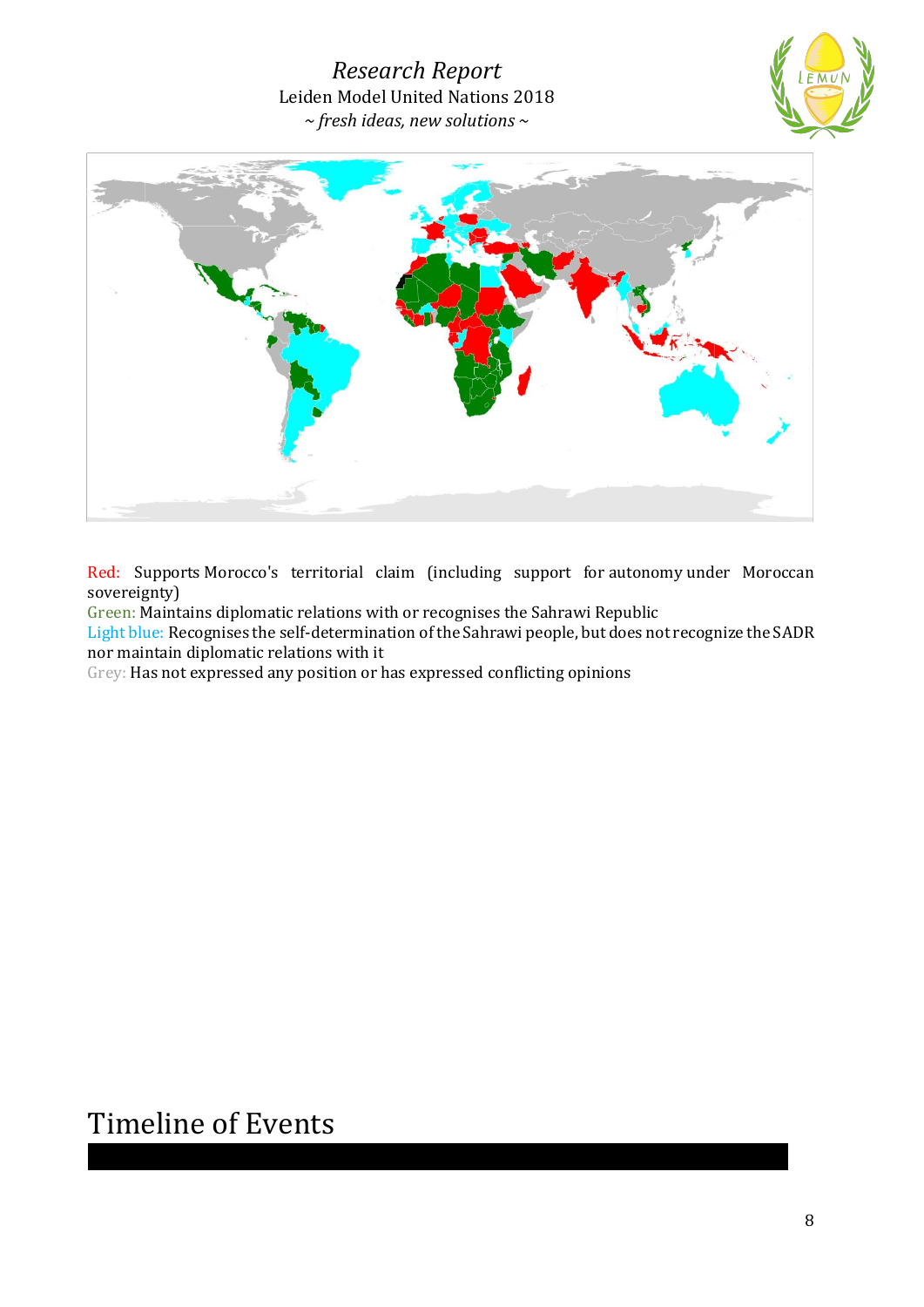

| 1884                   | Spain colonizes Western Sahara                                                                                                                 |
|------------------------|------------------------------------------------------------------------------------------------------------------------------------------------|
| 1934                   | Becomes a Spanish province known as<br>Spanish Sahara                                                                                          |
| 1957                   | Newly-independent Morocco claims<br>the territory                                                                                              |
| 1965                   | The UN urges the decolonization of<br>Western Sahara                                                                                           |
| 1973                   | The Polisario Front is founded                                                                                                                 |
| 1975                   | The beginning of the guerrilla warfare<br>between the Polisario Front and the<br>Moroccan Army                                                 |
| <b>6 November 1975</b> | Morocco's King Hassan, after the<br>decision of the ICJ*, called on 300.000<br>civilians to move into and claim<br>Western Sahara as their own |
| 26 February 1976       | all Spanish forces had withdrawn from<br>Western Sahara                                                                                        |
| 1979                   | Mauritania abandoned all claims to<br>Western Sahara                                                                                           |
| 1982                   | SADR was admitted to the OAU as the<br>government of Western Sahara                                                                            |
| 1991                   | The guerrilla war (after 16 years) ends<br>with a UN-brokered cease-fire                                                                       |
| 1992                   | Attempt to hold a referendum but<br>there were disagreements about voter<br>eligibility<br>Settlement Plan                                     |
| 1997                   | Attempt to hold a referendum but<br>there were disagreements about voter<br>eligibility<br><b>Houston Agreement</b>                            |
| 2001                   | <b>Baker Plan</b>                                                                                                                              |
| 2003                   | <b>Baker Plan II</b>                                                                                                                           |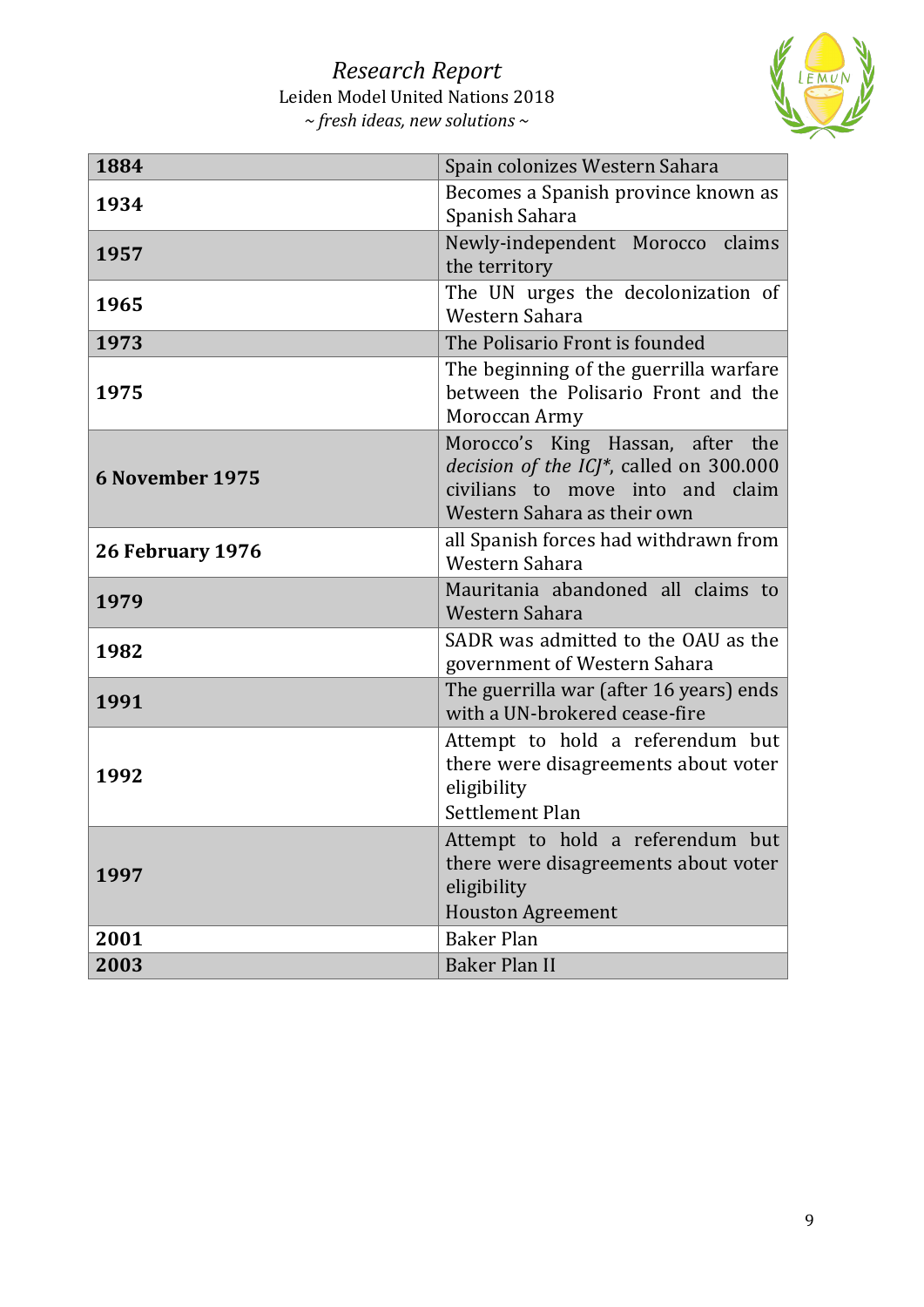

## Previous attempts to solve the issue

Attempts to solve the issue either by holding a referendum or by applying another method to tackle the issue were made, but yet the situation is in continuance. Specifically, the Western Sahara Peace Process includes:

#### *The Settlement Plan and The Houston Agreement (1992, 1997)*

In the years 1992 and 1997 attempts were made to face the situation, however, they failed because there were disagreements about voter eligibility

#### *The Baker Plan and Baker Plan II (2001, 2003)*

In the years 2001 and 2003, a different approach was taken to resolve the dispute with two versions of what we know as "the Baker Plan". The Baker Plan of 2001 would give the Sahrawi people an autonomous government under the sovereignty of Morocco, which was rejected by the Polisario Front. However, the second version of the Baker Plan offered 5 years of the autonomy arrangement followed by a referendum. The second version was reluctantly accepted by the UN Security Council, the Polisario Front and Algeria, however, it was unanimously rejected by Morocco, stating that they would no longer agree to a referendum which had the independence as the SADR as an option.

## The Future

Since May 2005, there has been an increase in the Sahrawi people's oppression at the hands of the Moroccan authorities. Peaceful demonstrations have been brutally suppressed. Many Sahrawis have been arrested and imprisoned. Some have been tortured and some have "disappeared". Women and children have been assaulted in their own homes and their property has been stolen by Moroccan police and soldiers. A 2,400km wall divides Western Sahara into the coastal zone occupied by Morocco and the interior part held by the Polisario Front.

Clearly, the present situation cannot continue. The oppression of the Sahrawis in occupied Western Sahara must stop. The refugees in the camps must feel safe to return to their own country after the referendum to be ruled by a government that they elect directly.

Attempts to hold a referendum in order to find a solution for the Western Sahara conflict have failed multiple times. In addition to that, instead of giving the chance to the ones who are truly involved, meaning the citizens of the specific area, to decide about the future of their territory we have seen countries continuously fighting in order to gain tracts of land.

The last pursuit of the issue took place 15 years ago and since then we haven't seen changes. Therefore a revolutionary resolution is needed

## Important Decisions a Resolution Must Take

In order to solve the conflict, or at least provide the parties involved with an acceptable solution we need a resolution which will achieve, as the UN Secretary-General said, "a just, lasting and mutually acceptable solution, which will enable the people of Western Sahara to exercise self-determination, under the objectives of the United Nations Charter."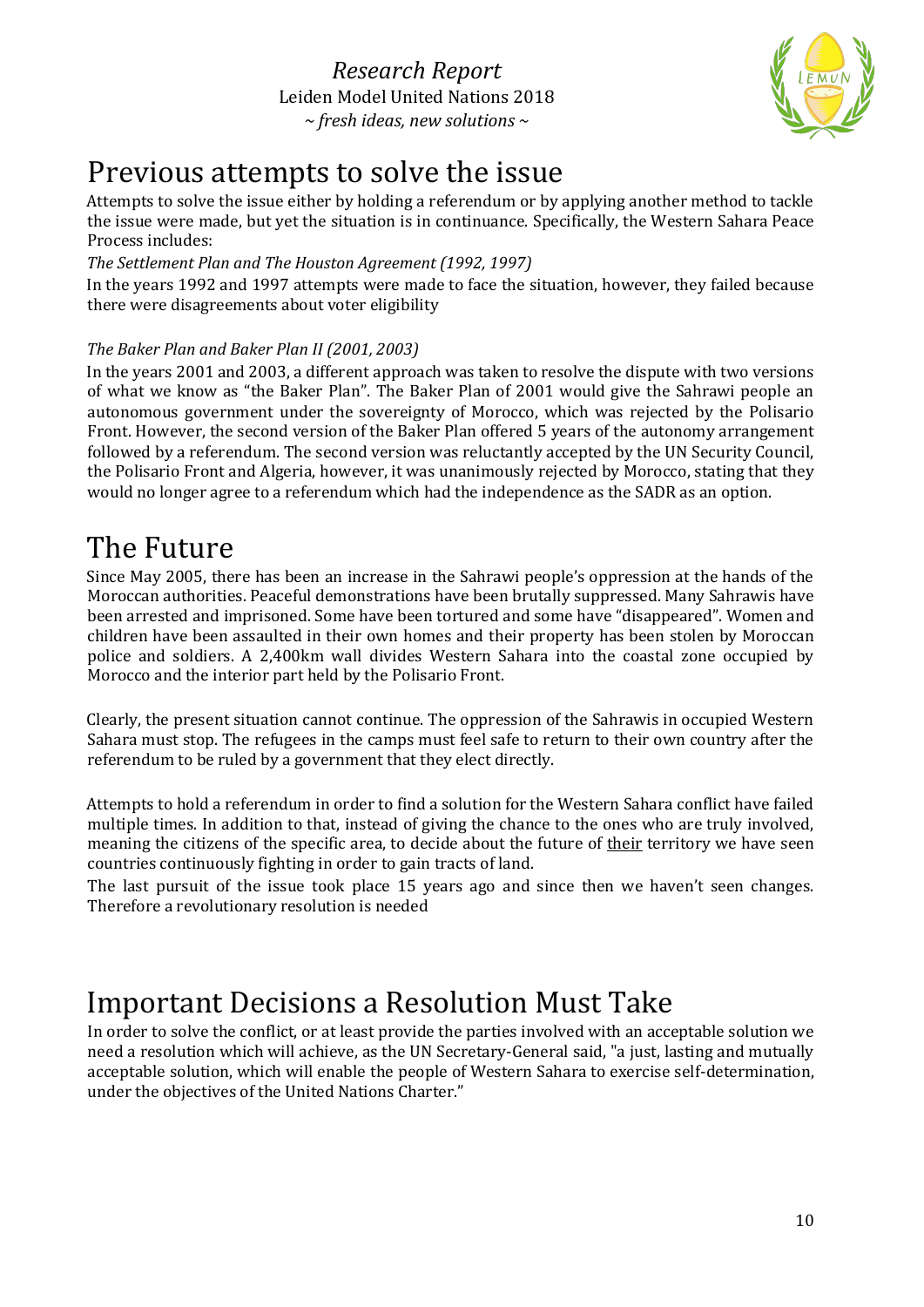

Take into consideration the fact that many countries could benefit from Western Sahara because it is said that Western Sahara is rich in significant mineral resources. Firstly, it is claimed to be the world's bigger exporter of phosphates, which is a valuable and vital chemical derivative of phosphoric acid. Along with nitrogen, phosphates is one of the two most necessary components of synthetic fertilizer. However, unlike nitrogen, it is a finite resource, which cannot be manufactured. Secondly, Western Sahara has some of the richest fishing waters in the world and consists of a significant exporter of sardine, which is a type of fish. Lastly, Western Sahara's off-shore oil resources are being explored.

The above characteristics make Western Sahara one of the richest parts of the Maghreb and may create vested interests among the parties involved. This situation has already appeared when a new group of fortune hunters was eying great financial opportunities in the probably oil-rich territory, ignoring international law.

Investors from Ireland, Saudi Arabia, South Africa, the US and Sweden hide behind a jungle of interwoven small companies. Moroccan authorities currently have granted two oil exploration licenses on the disputed territory of Western Sahara, despite a legal notice from the UN in 2002 questioning the legality of such exploration and concluding that further oil exploitation in all circumstances would be illegal as long as Western Sahara remains occupied.

Thus, as a summary:

- Tackle with the humanitarian issues
- Keep in mind Western Sahara's resources which could play a significant role
- A referendum isn't the best option (it has already failed a couple of times)
- Morocco is connected with Western Sahara so they cannot be out of the picture

## Further Reading

The General Assembly adopts on an annual basis a resolution devoted to Western Sahara. (See: General Assembly resolution 69/101 of 5 December 2014)

Most recent United Nations Secretariat annual Working Paper on Western Sahara: A/AC.109/2015/2

#### <https://culturesofresistancefilms.com/western-sahara>

In this link you can read about a documentary which was released in 2015 concerning the situation in Western Sahara. It is called "Life is Waiting: Referendum and Resistance in Western Sahara". If you enter this site you will see a short summary of the film and of the current situation in Western Sahara.

<http://www.thenation.com/article/176968/letter-western-sahara-land-under-occupation>

In this link you will read about a woman you confesses about the life in this territory. The struggles, the fears and the feelings.

<https://ceasefiremagazine.co.uk/western-sahara-long-lonely-journey-sahrawi-activism/> In this site they present the conflict. It contains information almost the same as the research report.

<https://www.aljazeera.com/indepth/opinion/2012/03/2012314101516261596.html>

<http://www.afrol.com/articles/23324>